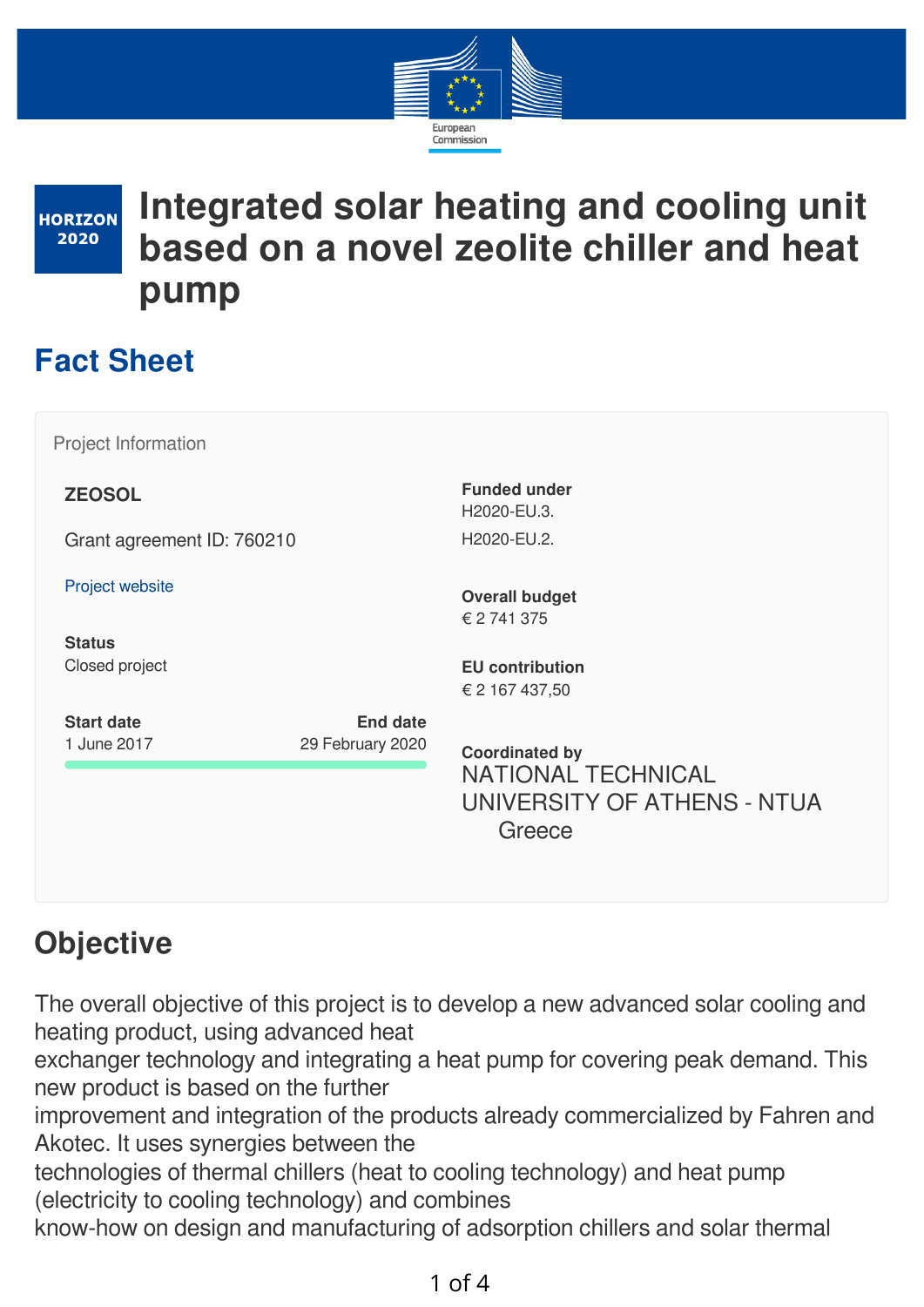collectors in Germany, with the know-how in

heat pump and dry cooling systems of CNR and NTUA.

The main innovation of the project is the adsorption chiller unit based on Fahren's patented zeolite coating technology,

reducing the unit's volume and cost by about two times. This new product is expected to become cost-effective and with high

flexibility for providing both cooling (during summer) and heating (during winter) from the same compact product, being more

competitive than existing mainstream solution, reducing energy costs of the endusers and leading to short ROI. The main

target market is the heating, ventilation and air-conditioning (HVAC) market, with the ambition to become front-runners and

provide the first cost-effective product, with low maintenance requirements. The target cost is to reach just 2000 €/kW (with

solar field and cooling, heating and thermal storage included) and secure a short return on investment.

The new product will be commercialized by a new joint venture established between Fahren and Akotec with Diadikasia

being a strategic partner for promotion and sales in south Europe. The initial target markets are in Greece, Italy and

Germany, while further expansion steps will follow once sales increase.

### **Field of science**

/social sciences/economics and business/business and management/commerce

/engineering and technology/mechanical engineering/thermodynamic engineering/heat engineering /engineering and technology/environmental engineering/energy and fuels/renewable energy/solar energy

## **Programme(s)**

**Topic(s)**

## **Call for proposal**

H2020-FTIPilot-2016-1

### **Funding Scheme**

IA - Innovation action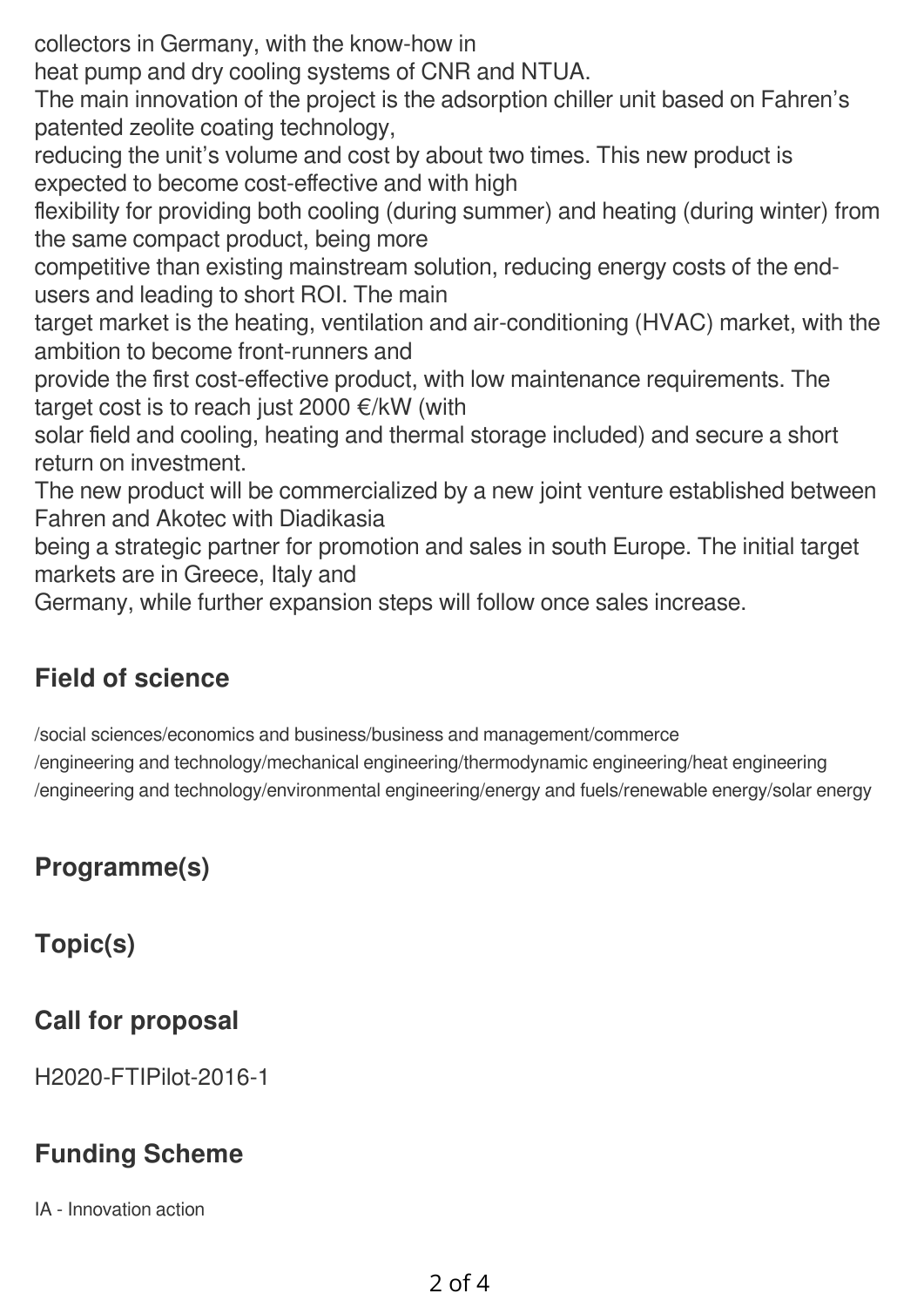### **Coordinator**

#### **NATIONAL TECHNICAL UNIVERSITY OF ATHENS - NTUA**

Address

**Heroon Polytechniou 9 Zographou Campus 15780 Athina**

Activity type **Higher or Secondary**

**Education Establishments**

EU contribution

**€ 493 875**

**Greece**

[Website](http://www.ntua.gr/) **Contact** the [organisation](https://ec.europa.eu/info/funding-tenders/opportunities/portal/screen/contact-form/PROJECT/999978142/760210)

### **Participants (4)**

#### **AKOTEC PRODUKTIONSGESELLSCHAFT MBH**

Germany

EU contribution

**€ 476 437,50**

Address

Activity type

**Grundmuhlenweg 3 16278 Angermunde**

#### **Private for-profit entities (excluding Higher or Secondary Education Establishments)**

Contact the [organisation](https://ec.europa.eu/info/funding-tenders/opportunities/portal/screen/contact-form/PROJECT/937374342/760210)

#### **CONSIGLIO NAZIONALE DELLE RICERCHE**

Italy

EU contribution

**€ 334 375**

Address

Activity type

**Piazzale Aldo Moro 7 00185 Roma**

**Research Organisations**

[Website](http://www.cnr.it/) **Contact** the [organisation](https://ec.europa.eu/info/funding-tenders/opportunities/portal/screen/contact-form/PROJECT/999979500/760210)

#### **FAHRENHEIT GMBH**

**Germany** EU contribution

**€ 672 875**

Address

**Siegfriedstr 19 80803 Munchen** Activity type

**Private for-profit entities (excluding Higher or**

3 of 4